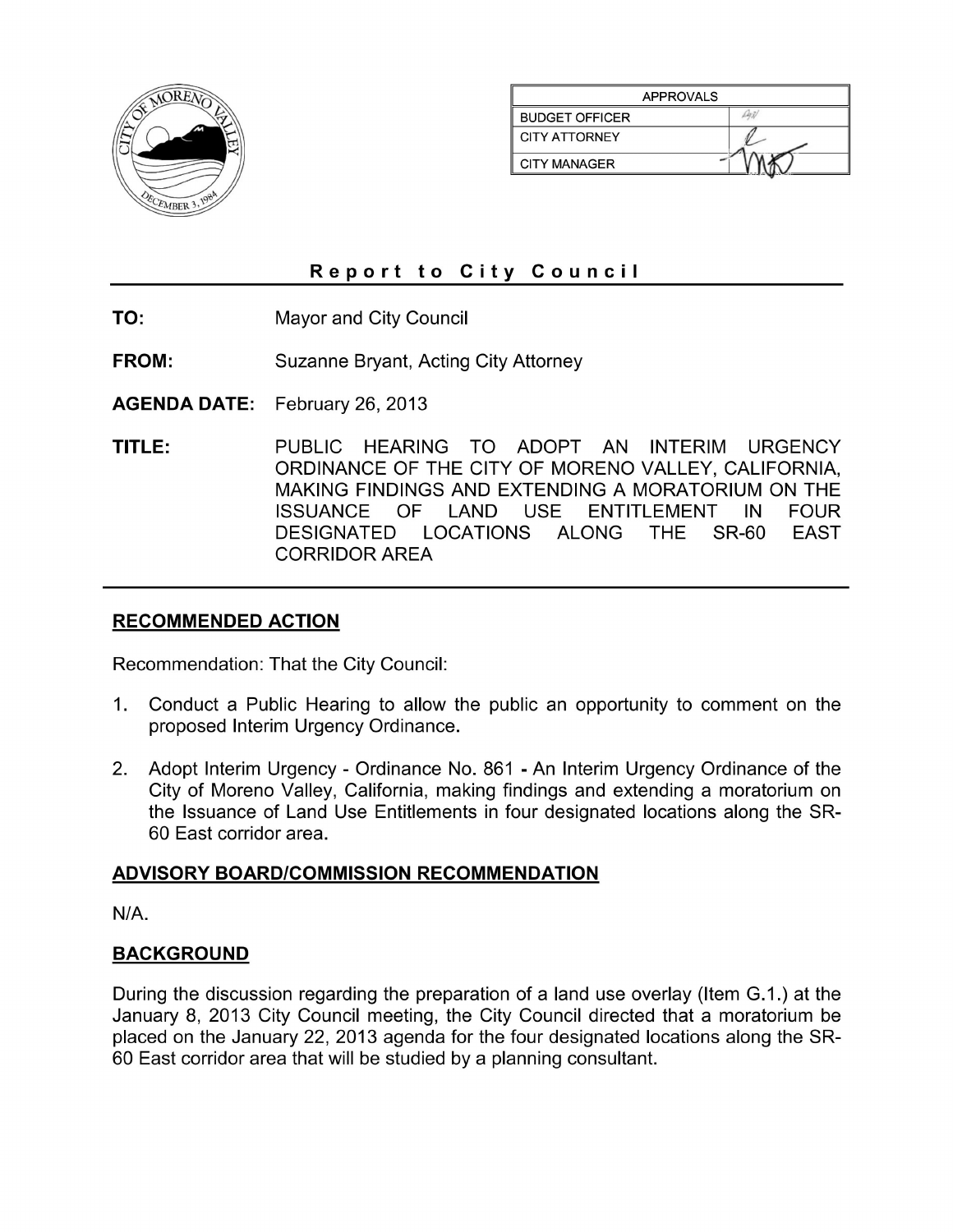At the January 22, 2013 City Council meeting, the Council adopted an interim urgency ordinance that prohibits any land use entitlements in the four designated areas for a 45 day period while the planning consultant is retained and begins to conduct the study. The interim urgency ordinance adopted on January 22, 2013 can only be in effect 45 days from its date of adoption.

### **DISCUSSION**

Staff, in a separate agenda item, has provided a status update on what has happened since the interim urgency ordinance was adopted. The Council can extend the interim ordinance for 10 months and 15 days so that the study for the four designated areas may continue. While the ordinance adopted on January 22, 2013 can only be in effect for 45 days, it can be extended for 10 months and 15 days upon further Council action. Therefore, this item has been set for a public hearing to consider the extension of the interim urgency ordinance. In order to extend the interim urgency ordinance a four-fifths vote of the Council is required.

### **ALTERNATIVES**

If the Council chooses not to extend the interim urgency ordinance, it will automatically expire 45 days after January 22, 2013 (March 8, 2013).

# **FISCAL IMPACT**

No known fiscal impacts to the City.

### **CITY COUNCIL GOALS**

Positive Environment. Create a positive environment for the development of Moreno Valley's future.

### **SUMMARY**

The City Council, at their January 8, 2013 meeting directed that a moratorium be placed on the January 22, 2013 agenda. At the January 22, 2013 Council meeting, the urgency interim ordinance was adopted for a 45 day period. Extending the moratorium by the attached ordinance will require a minimum of a four-fifths vote.

### **NOTIFICATION**

Posting of the agenda and publication in the newspaper.